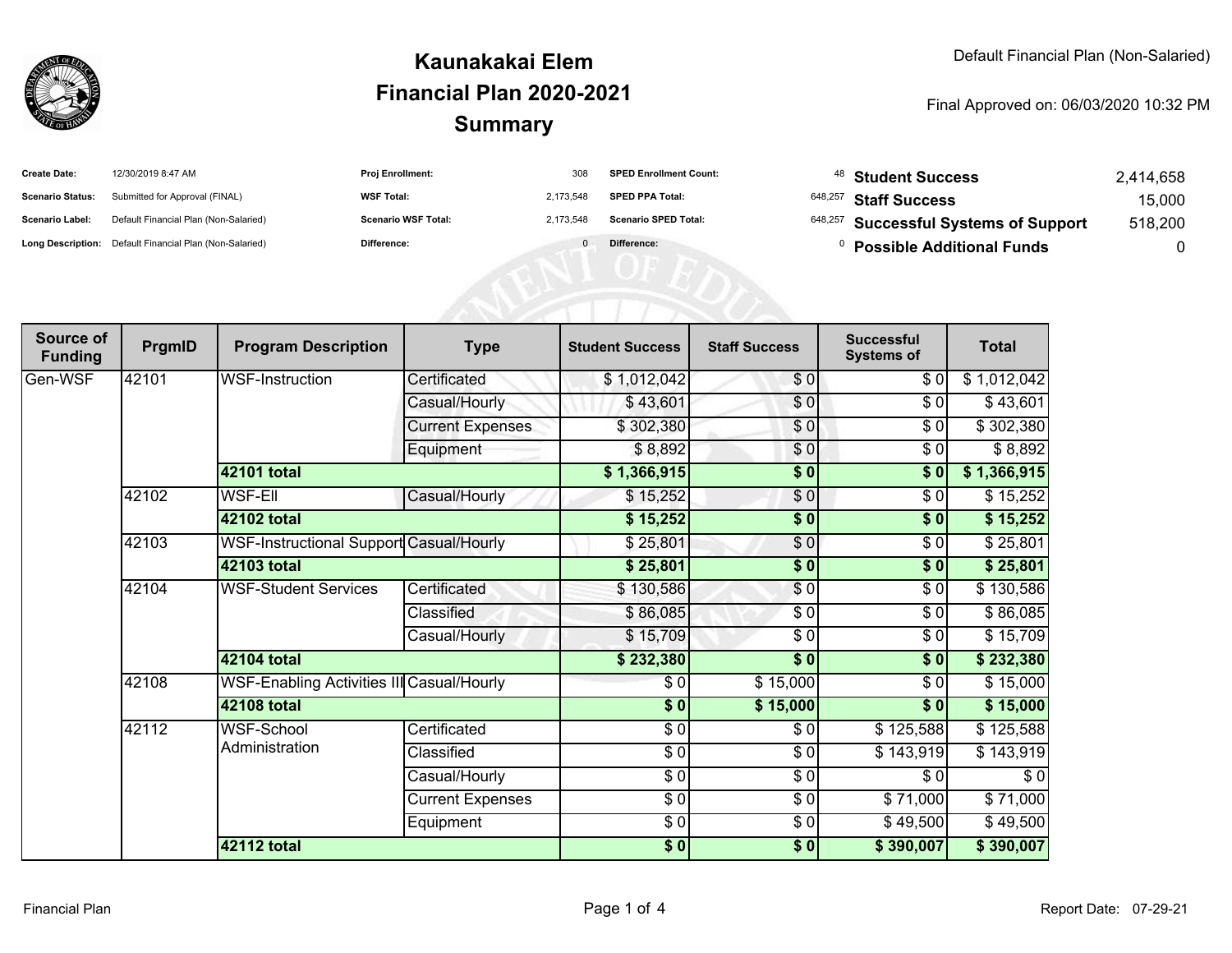

## **SummaryKaunakakai ElemFinancial Plan 2020-2021**

Final Approved on: 06/03/2020 10:32 PM

| Source of<br><b>Funding</b> | PrgmID           | <b>Program Description</b>                     | <b>Type</b>             | <b>Student Success</b> | <b>Staff Success</b> | <b>Successful</b><br><b>Systems of</b> | <b>Total</b>             |
|-----------------------------|------------------|------------------------------------------------|-------------------------|------------------------|----------------------|----------------------------------------|--------------------------|
| Gen-WSF                     | 42113            | <b>WSF-School Facility</b><br><b>Services</b>  | Classified              | $\overline{S}0$        | $\overline{\$0}$     | \$128,193                              | \$128,193                |
|                             |                  | <b>42113 total</b>                             |                         | $\overline{\$0}$       | $\overline{\$}0$     | \$128,193                              | \$128,193                |
|                             | Gen-WSF          |                                                |                         | \$1,640,348            | \$15,000             | \$518,200                              | \$2,173,548              |
| Gen-SPED                    | 17101            | SPED Ppa - Instruction                         | Certificated            | \$522,344              | $\overline{\$0}$     | $\overline{\$0}$                       | \$522,344                |
|                             |                  |                                                | Classified              | \$241,038              | $\overline{\$0}$     | \$0                                    | \$241,038                |
|                             |                  |                                                | <b>Current Expenses</b> | $-$115,125$            | $\sqrt{6}$           | $\overline{\$0}$                       | $-$ \$115,125            |
|                             |                  | <b>17101 total</b>                             |                         | \$648,257              | $\overline{\$0}$     | $\overline{\textbf{S}^0}$              | \$648,257                |
|                             | 17131            | Special Education in<br><b>Regular Schools</b> | Certificated            | \$0                    | \$0                  | \$0                                    | \$0                      |
|                             |                  |                                                | Classified              | \$0                    | $\sqrt{0}$           | $\overline{\$0}$                       | $\overline{\$0}$         |
|                             |                  | <b>17131 total</b>                             |                         | $\overline{\bullet}$   | \$0                  | $\overline{\$}0$                       | $\frac{1}{6}$            |
|                             | Gen-SPED         |                                                |                         | \$648,257              | $\overline{\bullet}$ | s <sub>0</sub>                         | \$648,257                |
| Gen-Categ                   | 16807            | <b>Hawaiian Studies</b>                        | Casual/Hourly           | \$0                    | $\sqrt{6}$           | $\overline{\$0}$                       | $\sqrt{6}$               |
|                             |                  |                                                | <b>Current Expenses</b> | \$500                  | $\overline{\$0}$     | $\overline{\$0}$                       | \$500                    |
|                             |                  | <b>16807 total</b>                             |                         | \$500                  | $\overline{\$0}$     | $\overline{\$0}$                       | \$500                    |
|                             | <b>Gen-Categ</b> |                                                |                         | \$500                  | \$0                  | $\overline{\textbf{S}^0}$              | \$500                    |
| Federal                     | 13051            | Native Hawaiian Mohala I<br>Ke Ao-UH FY18      | Casual/Hourly           | \$0                    | \$0                  | $\overline{\$0}$                       | $\overline{\$0}$         |
|                             |                  |                                                | <b>Current Expenses</b> | \$0                    | $\overline{\$0}$     | $\overline{\$0}$                       | $\overline{\$0}$         |
|                             |                  |                                                | Equipment               | \$0                    | $\overline{\$0}$     | $\overline{\$0}$                       | $\sqrt{6}$               |
|                             |                  | <b>13051 total</b>                             |                         | $\frac{1}{6}$          | $\sqrt{6}$           | $\overline{\$0}$                       | \$0                      |
|                             | 18085            | Essa Title III Language<br>Instruction         | <b>Current Expenses</b> | \$0                    | $\overline{\$0}$     | $\overline{\$0}$                       | $\overline{\$0}$         |
|                             |                  | <b>18085 total</b>                             |                         | $\overline{\bullet}$   | \$0                  | \$0                                    | $\sqrt{6}$               |
|                             | 18902            | <b>ESEA Title I-Schools</b>                    | Classified              | \$25,826               | $\sqrt{6}$           | $\sqrt{6}$                             | \$25,826                 |
|                             |                  |                                                | Casual/Hourly           | $\sqrt{6}$             | $\sqrt{6}$           | $\sqrt{6}$                             | $\frac{1}{\sqrt{2}}$     |
|                             |                  |                                                | <b>Current Expenses</b> | $\overline{S}0$        | $\sqrt{6}$           | $\sqrt{6}$                             | $\overline{\$0}$         |
|                             |                  |                                                | Equipment               | $\sqrt{6}$             | $\sqrt{6}$           | $\sqrt{6}$                             | $\overline{\frac{1}{2}}$ |
|                             |                  | <b>18902 total</b>                             |                         | \$25,826               | $\overline{\$0}$     | $\overline{\$0}$                       | \$25,826                 |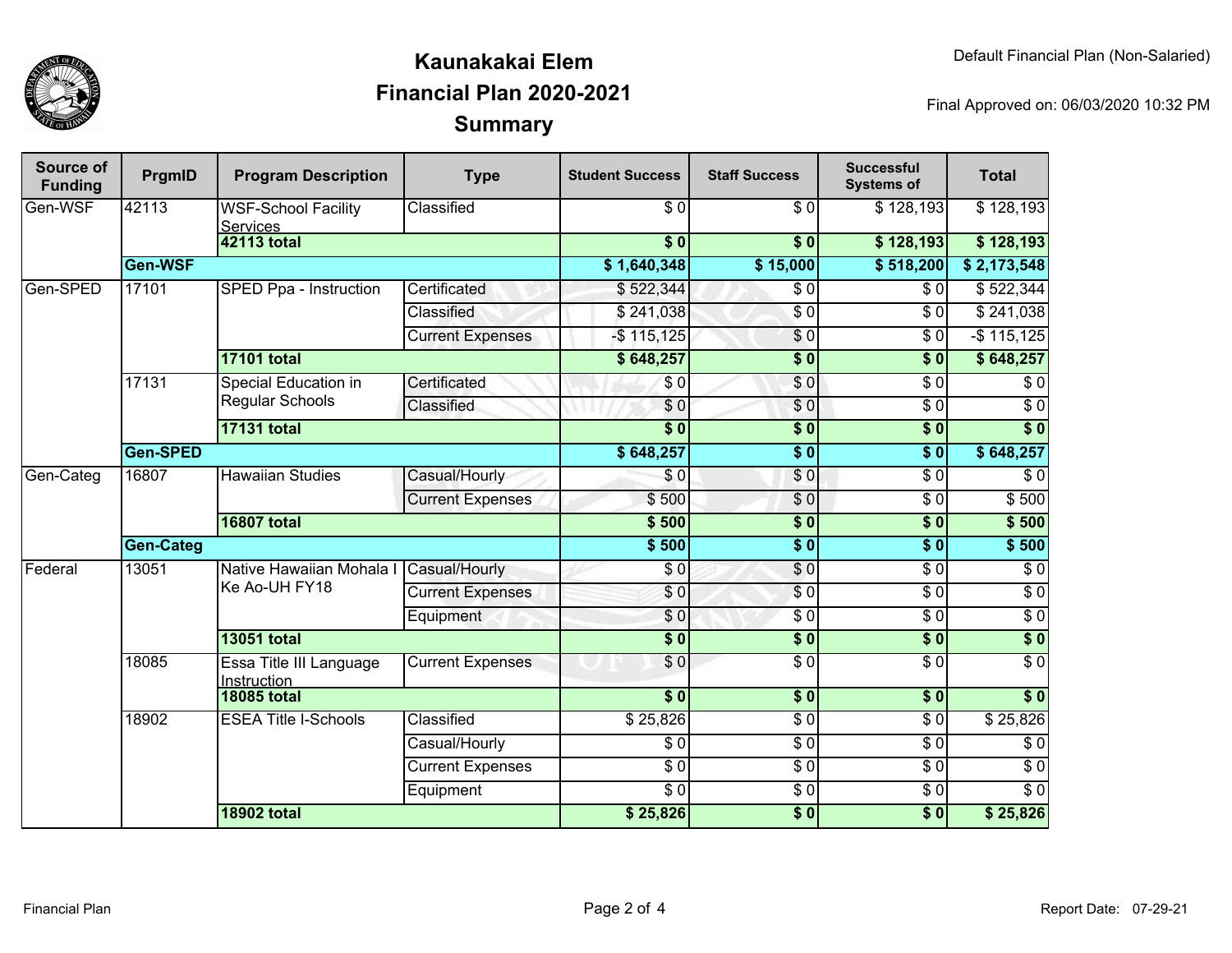

## **SummaryKaunakakai ElemFinancial Plan 2020-2021**

Final Approved on: 06/03/2020 10:32 PM

| <b>Source of</b><br><b>Funding</b> | PrgmID          | <b>Program Description</b>                           | <b>Type</b>             | <b>Student Success</b> | <b>Staff Success</b> | <b>Successful</b><br><b>Systems of</b> | <b>Total</b>     |
|------------------------------------|-----------------|------------------------------------------------------|-------------------------|------------------------|----------------------|----------------------------------------|------------------|
| Federal                            | 18935           | <b>ESEA Title I-Parent</b><br>Engagement             | <b>Current Expenses</b> | \$0                    | \$0                  | \$0                                    | $\sqrt{6}$       |
|                                    |                 | <b>18935 total</b>                                   |                         | $\overline{\$0}$       | $\overline{\$0}$     | $\overline{\$0}$                       | $\overline{\$0}$ |
|                                    | 20657           | Essa Title IIa Targeted<br>Prof Dev                  | <b>Current Expenses</b> | \$0                    | $\overline{\$0}$     | $\overline{\$0}$                       | $\overline{\$0}$ |
|                                    |                 | <b>20657 total</b>                                   |                         | $\overline{\$}0$       | \$0                  | $\overline{\$0}$                       | $\overline{\$0}$ |
|                                    | 35913           | <b>Sch Prgm Food Services</b>                        | Classified              | \$0                    | \$0                  | $\overline{\$0}$                       | $\sqrt{6}$       |
|                                    |                 |                                                      | Casual/Hourly           | \$0                    | \$0                  | $\sqrt{6}$                             | $\sqrt{6}$       |
|                                    |                 | 35913 total                                          |                         | $\overline{\$0}$       | $\sqrt{6}$           | $\overline{\$0}$                       | $\overline{\$0}$ |
|                                    | Federal         |                                                      |                         | \$25,826               | $\overline{\$0}$     | $\overline{\$0}$                       | \$25,826         |
| Gen-Cent                           | 10301           | <b>Preschool Classroom</b>                           | Certificated            | \$65,293               | \$0                  | $\sqrt{6}$                             | \$65,293         |
|                                    |                 |                                                      | Classified              | \$34,434               | \$0                  | $\sqrt{6}$                             | \$34,434         |
|                                    |                 |                                                      | Casual/Hourly           | $\sqrt{6}$             | \$0                  | $\sqrt{6}$                             | $\sqrt{6}$       |
|                                    |                 |                                                      | <b>Current Expenses</b> | \$0                    | \$0                  | $\overline{\$0}$                       | $\overline{\$0}$ |
|                                    |                 |                                                      | Equipment               | \$0                    | \$0                  | $\overline{S}0$                        | $\overline{30}$  |
|                                    |                 | <b>10301 total</b>                                   |                         | \$99,727               | $\overline{\$0}$     | $\overline{\$0}$                       | \$99,727         |
|                                    | 35163           | <b>Food Services-General</b><br>Fund                 | Classified              | $\sqrt{6}$             | $\overline{S}0$      | $\sqrt{6}$                             | $\sqrt{6}$       |
|                                    |                 |                                                      | Casual/Hourly           | \$0                    | \$0                  | $\overline{\$0}$                       | $\sqrt{6}$       |
|                                    |                 | 35163 total                                          |                         | $\overline{\$0}$       | $\overline{\$0}$     | $\overline{\$0}$                       | $\overline{\$0}$ |
|                                    | <b>Gen-Cent</b> |                                                      | \$99,727                | \$0                    | $\overline{\$0}$     | \$99,727                               |                  |
| Special                            | 19062           | <b>DOD-Fed Connected</b><br><b>Student Incentive</b> | <b>Current Expenses</b> | \$0                    | $\overline{30}$      | $\overline{\$0}$                       | $\sqrt{6}$       |
|                                    |                 | <b>19062 total</b>                                   |                         | $\overline{\$0}$       | $\overline{\$0}$     | $\overline{\$0}$                       | $\overline{\$0}$ |
|                                    | 35304           | Food Services-Special<br>Fund                        | <b>Current Expenses</b> | $\overline{\$0}$       | $\overline{50}$      | $\overline{\$0}$                       | $\overline{\$0}$ |
|                                    |                 | 35304 total                                          |                         | $\overline{\$0}$       | \$0                  | $\overline{\$0}$                       | $\sqrt{6}$       |
|                                    | <b>Special</b>  |                                                      |                         | $\overline{\$0}$       | $\overline{\$0}$     | $\overline{\$0}$                       | $\overline{\$0}$ |
| Trust                              | 16105           | Donations - School                                   | <b>Current Expenses</b> | $\overline{\$0}$       | $\overline{\$0}$     | $\overline{\$0}$                       | $\overline{30}$  |
|                                    |                 | <b>16105 total</b>                                   |                         | $\overline{\$0}$       | $\overline{\$0}$     | $\sqrt{6}$                             | $\overline{\$0}$ |
|                                    | <b>Trust</b>    |                                                      |                         | s <sub>0</sub>         | $\overline{\$0}$     | $\overline{\$0}$                       | $\overline{\$0}$ |
| <b>Grand Total</b>                 |                 |                                                      |                         | \$2,414,658            | \$15,000             | \$518,200                              | \$2,947,858      |